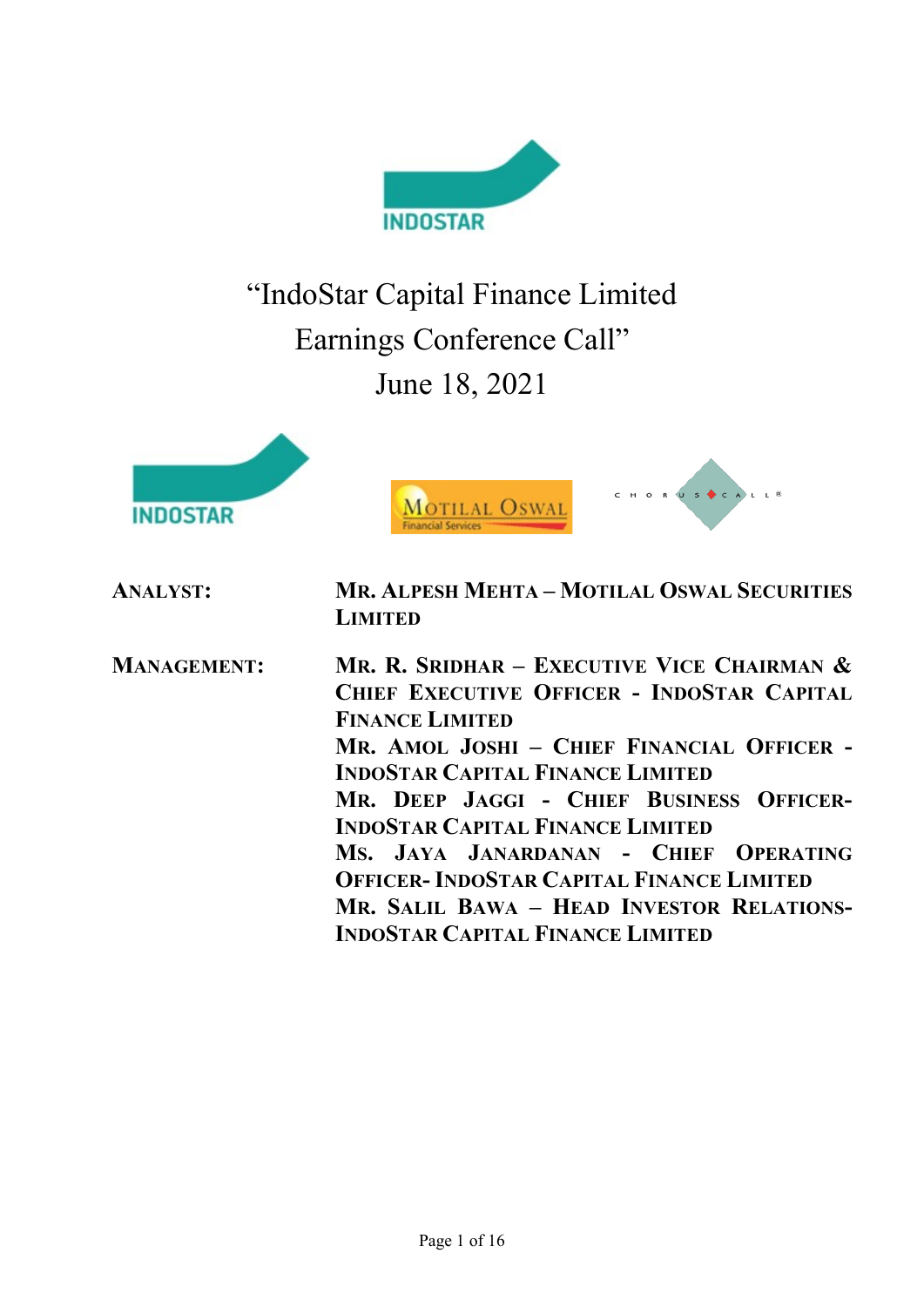

- Moderator: Ladies and gentlemen good day and welcome to Q4 FY2021 earnings conference call of Indostar Capital Finance Limited hosted by Motilal Oswal Financial Services Limited. As a reminder all participant lines will be in the listen-only mode and there will be an opportunity for you to ask questions after the presentation concludes. Should you need assistance during the conference call please signal an operator by pressing "\*" then "0" on your touchstone phone. Please note that this content is being recorded. I now hand the confidence over to Mr. Alpesh Mehta from Motilal Oswal Financial Services. Thank you and over to you Sir!
- Alpesh Mehta: Good morning everyone and welcome to the 4Q FY2021 performance conference call of Indostar Capital Finance Limited. Today we have with us Mr. R. Sridhar Executive Vice Chairman and CEO, Mr. Amol Joshi, CFO, Mr. Deep Jaggi, Chief Business Officer, Ms. Jaya Janardanan, Chief Operating Officer and Mr. Salil Bawa, Head Investor Relations. Without much ado I hand it over to Mr. Sridhar for his opening comments and post which we will have Q&A. Thanks and over to you Sir.
- R. Sridhar: Thanks Alpesh. Good morning to everyone. Before I proceed with my preliminary comments I would like to thank all of you for joining our Q4 FY2021 earnings call. I would also like to wish all of you good health and I am confident that all of you are staying safe.

I would like to start from FY2021 which had been the most challenging year for the sector. As far as Indostar is concerned, we have taken few landmark decisions, during this year. The first one is, we brought in a global bulge bracket investor Brookfield as our investor in May 2020 during the pandemic. So Brookfield came in with Rs 1,225 crore of primary capital and did an open offer, ended up with around 56% of equity of the company. This has strengthened the capital adequacy of the company keeping it at about 35%, helped us in shoring our liquidity, & strong ALM.

 This partnership has strengthened the company and with the arrival of Brookfield we have also taken few very important decisions, the first one is we prepared a five-year aspirational business plan commencing from FY2022 to FY2026 which we have already started implementing. In this five-year aspirational plan we have articulated our aspirations to build the retail business of CV, SME as well as affordable home finance.

 While, we have an aspiration to build a large retail business, we have also taken a bold decision to wind down gradually the corporate lending business. All of you are aware that IndoStar started off with the corporate lending business which was real estate and non-real estate. We had about Rs.4,500 crore, of book which was making Rs.400 crore of profit before tax but after IL&FS fiasco the corporates faced lot of problem and the real estate industry became sluggish, so we took a decision to gradually wind down and Rs.4,500 crore has now become Rs.1,900 crore and while we are growing the retail book, we are slowly winding down this and we are confident that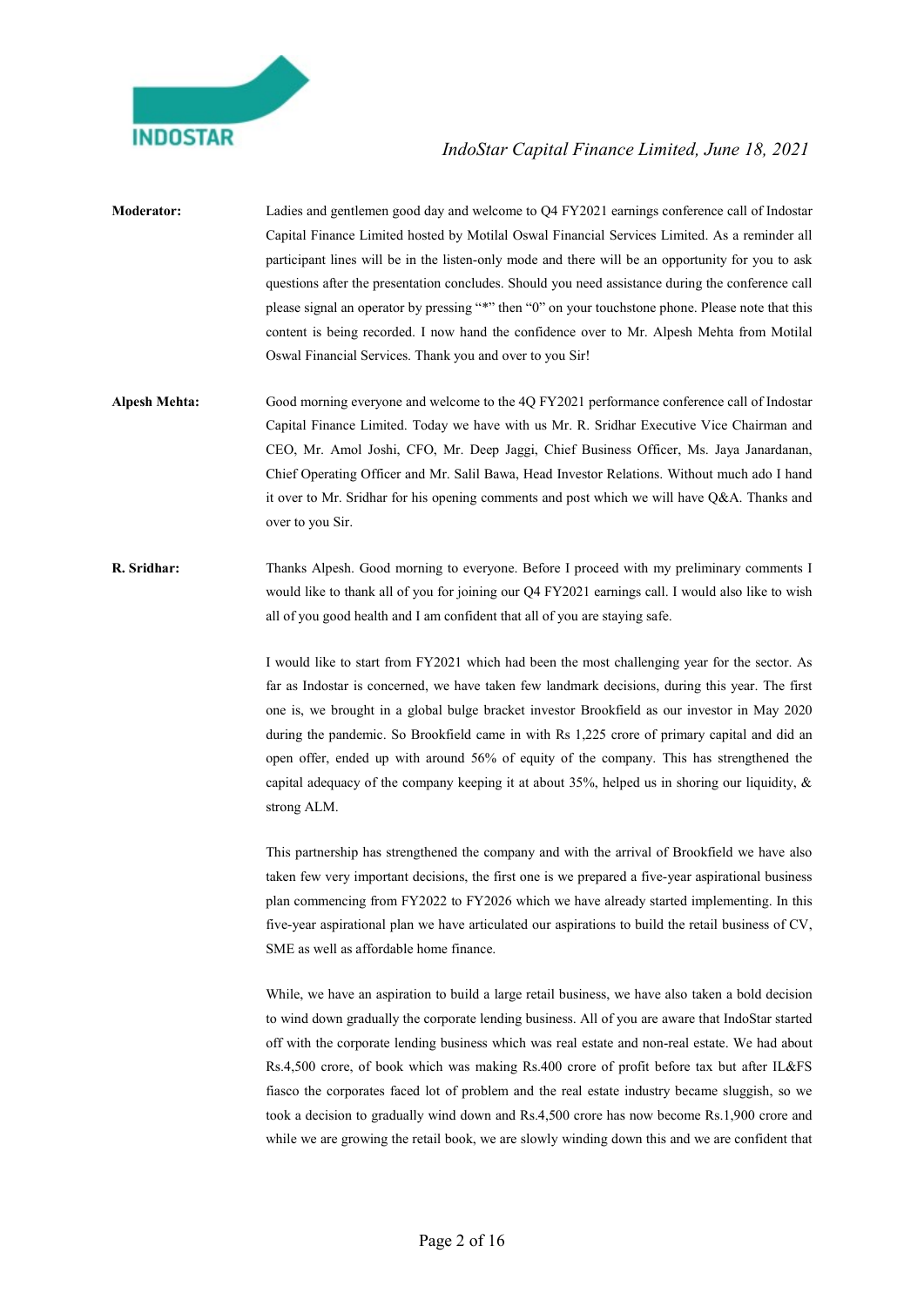

at present as we are at 22% corporate and 78% retail, by March 2022 we are hoping that the corporate book component in the overall AUM will come down below 10%.

 The third important decision we have taken looking into the affordable home finance business which had been a 100% subsidiary of the company, we have generated about Rs.1,000 crore of AUM in this business with good profitability and exceptional asset quality. The management team has managed this business very well and now we have come to a situation where we felt that we should capitalize this subsidiary and then grow this business fast. We are making this affordable housing finance independent and the business head Shreejit Menon, who did an exceptional work has been recently made Deputy CEO and he will spearhead this operation in the next few years and take this company large.

 The fourth major decision we have taken is that we have strengthened the CV financing team and we have brought in Mr. Ravi Kumar, Business Head from Cholamandalam who had put in about 20 years in that company. He has recently joined in April as Business Head. We have also brought in another person from Cholamandalam, and Aditya Birla Mr. Arvind Uppal who has just joined few days back as our National Collection Head and all of you are aware, we have made this announcement in the earlier call also. We have also brought in Mr. Deep Jaggi as our Chief Business Officer from HDB Financial Services. So, all these people have fairly long experience of more than two decades in very reputed companies which had a large exposure in the CV financing business. So, the CV financing business in retail, we have a very big aspiration to build a used vehicle financing business which has excellent potential and good profitability. So, we have strengthened this team.

 The fifth decision we took was that in this lockdown and work-from-home scenario, everyone has invested lot of time and energy in the digitization initiative plus going forward digitization will become a very critical factor in growth of retail business, for which we have partnered with KPMG to help us in this initiative and we should be going live with this very soon. Yesterday in our board meeting our Chief Operating Officer made a presentation comparing our digitization initiative with other peers and we are satisfied that it would be one of the best in the NBFC industry.

 So, these initiatives have helped the company strengthen capital and also put us in a well prepared mode to take advantage of the potential in the retail business to make this company create lot of value to all the stakeholders.

Having said that we have also taken a setback during the 2<sup>nd</sup> wave due to Covid 19., which was a continuation of the 1st wave of the Covid 19 which started in March 2020 with a moratorium of six months., In addition, from the beginning of this financial year FY2021, in the last fifteen months about seven months have been under lockdown, with at least 50% capacity and with the balance 50% partially going to office with constraints in meeting customers. All this has caused us to setback to the business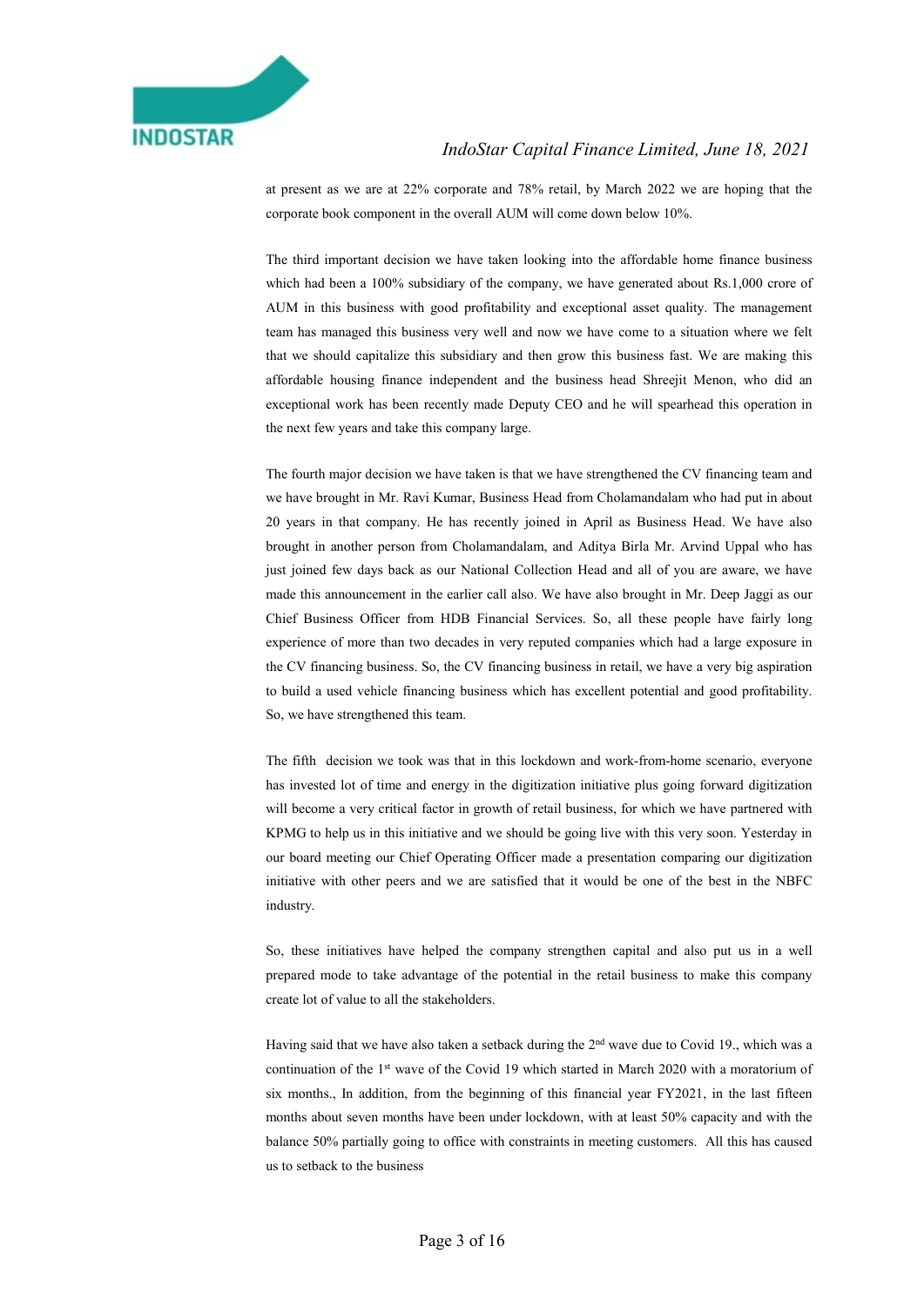

 So, we focused on collection and asset quality in the first seven months we have gradually improved our collections, in October 2020 we reached 100% and after that in November we started disbursements and in five months between November and March we actually lent about Rs. 1,000 crore, and in Q4 we have done more than Rs.800 crore which was our pre-COVID level, but unfortunately in April we were faced with the COVID-19 2nd wave so, the disbursements have come down, but I still feel that we should do around Rs.500 crore of disbursements in this quarter.

 Naturally, the moratorium, subsequently restructuring and then the 2nd COVID wave have had an impact on the collection performance of the company. Our customers who have always been on earn and pay mode, we have been catering to mostly middle and lower segments customers in both CV as well as in the affordable housing finance space, particularly in CV space, which is cyclical, has had a big impact.

 As a company which had acquired a portfolio from another NBFC which had a large component of heavy commercial vehicles, passenger commercial vehicles catering to the fleet owner segment, our asset quality also had an impact. But the board as well as the shareholders and management adopted a very conservative approach in taking aggressive COVID provisions and accelerated technical write-offs in both years, in March 2020 as well as in March 2021,. Today we have ring-fenced our balance sheet with the Rs.400 crore of management overlay.

 It has been a very conservative approach, if there is no third wave, I feel that we have adequate provisions to protect the balance sheet and I am also confident that there will be no more write offs or credit cost which may be required.

 We have reported from April 2020 to May 2021 the collection performance. Even though the collection performance has been steadily going up and, in many months, we have achieved more than 100%, but these are all total collections. When it comes to billing to billing there have been movements of buckets, there has been flow forward. So, temporarily the 90% plus stage 3 assets and stage 2 assets have gone up and in April and May also our collection performance has been more than 90%, but still there could be some movements. We are addressing on these and as a strategy we are building a separate collection vertical, we have brought in collection head and separate collection vertical.

 In the CV business there are companies which have a practice of asking the sourcing team to collect and there are companies which have been successful in creating a separate collection vertical. So, as a person we had worked in these industry for more than three decades, I also feel that it is necessary to build a separate collection vertical to ensure very good asset quality on a sustained basis.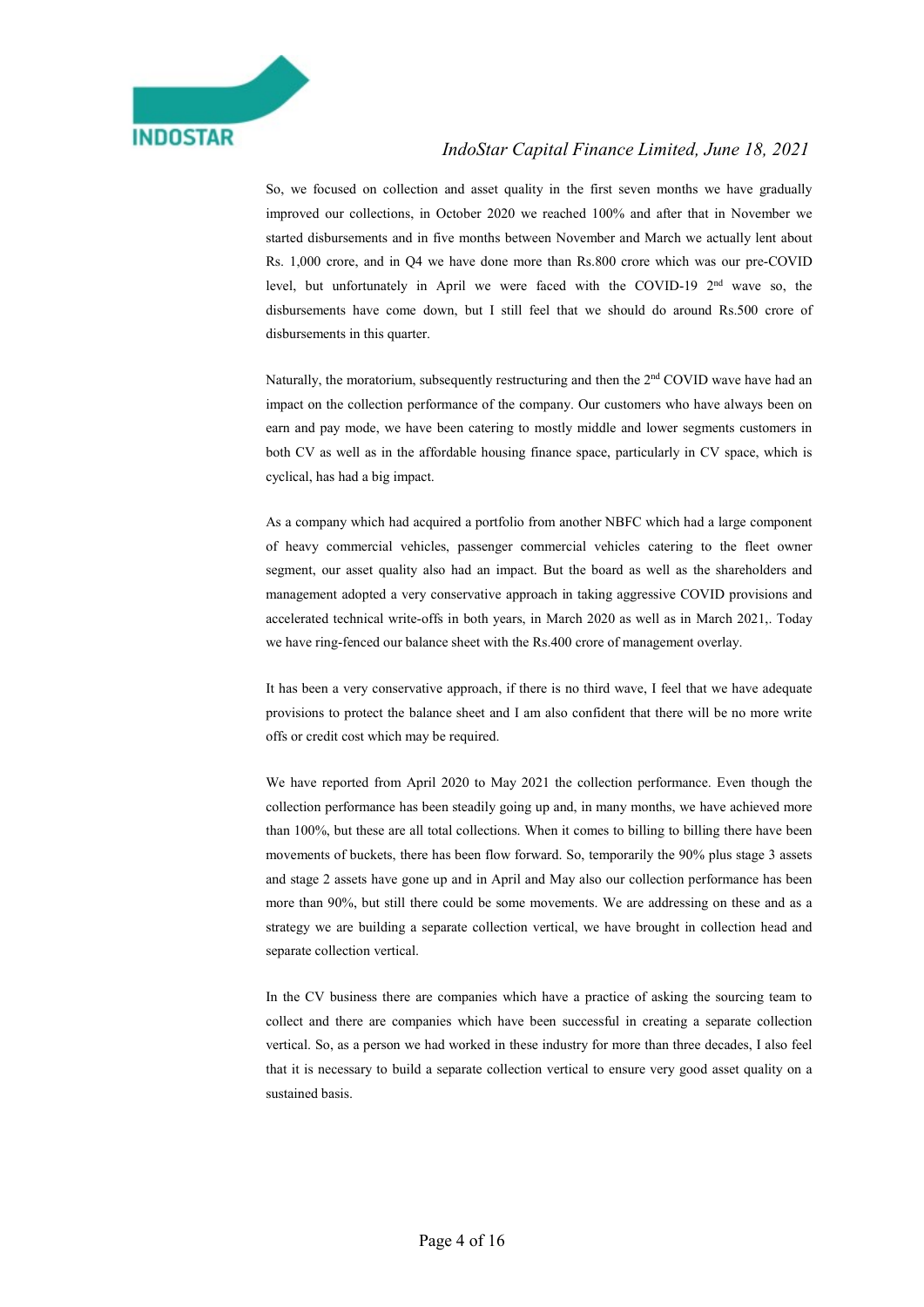

 As we have a very aspirational business plan for the next five years, we felt as a strategy to build a separate collection vertical, so with this separate collection vertical we are confident that we will be able to enhance our asset quality once the pandemic subsides.

 In Q2 from July, we will be able to start our normal businesses. We are hoping that the impact of COVID-19 2nd wave is slowly coming down and the things are opening up except few states and few cities. So, we are hoping that post Q1 which will also be very, very difficult and challenging quarter, but from Q2 we will be increasing our disbursements and we have a huge aspiration and you aware about the potential in the used vehicle financing business and profitability.

 So, if we have three good quarters and if our total assets go up it would be fantastic for the company to report good numbers and the experience of the company from November to May in which we did a disbursements of more than Rs. 1,000 crore, the quality of that book is fantastic we have 94% of our book is in the current bucket even during the 2nd wave of COVID-19 pandemic.

 So, we are very, very confident with the capital and the strategic initiatives which we have done of rolling down our corporate business, growing retail business making the affordable housing independent, digitization, smart branches and conservative provisioning and write off policy, strengthening the balance sheet, IndoStar is in a very strong position as of now to take advantage of the potential will be unfolding once the impact of the 2nd wave of COVID-19 subsides. As I had said earlier if there is no threat of any 3<sup>rd</sup> wave of COVID-19, we should be on our way to build a very good profitable and high quality NBFC in the country.

 The business of SME as well as the new vehicles as we have articulated earlier as a strategy, we will be putting these in the off balance sheet to make more profit. In this regard we have earlier had partnership with ICICI Bank for CV business. We have renewed this partnership with a very, very attractive commercials and even the new vehicle and SME business which is nowhere yielding compared to used vehicles will also become profitable.

 So, with these preliminary comments I would like to leave the forum for your questions and answers and the total management team is available on the call and we would be happy to answer your specific questions. Thank you very much.

Moderator: Thank you very much. We will now begin the questions and answers session. The first question is from the line of Harsh Patel from Alpha Alternative. Please go ahead.

Harsh Patel: Good morning, Sir. Thank you for the opportunity. My question is related to the housing finance business, the affordable housing finance business. Sir, the top three players are focusing on the retail book. Sir, I wanted to know thoughts on the competition, what area are you targeting as an outskirts, what states are you targeting, the yields on the affordable housing loans and the return on equity on this loan?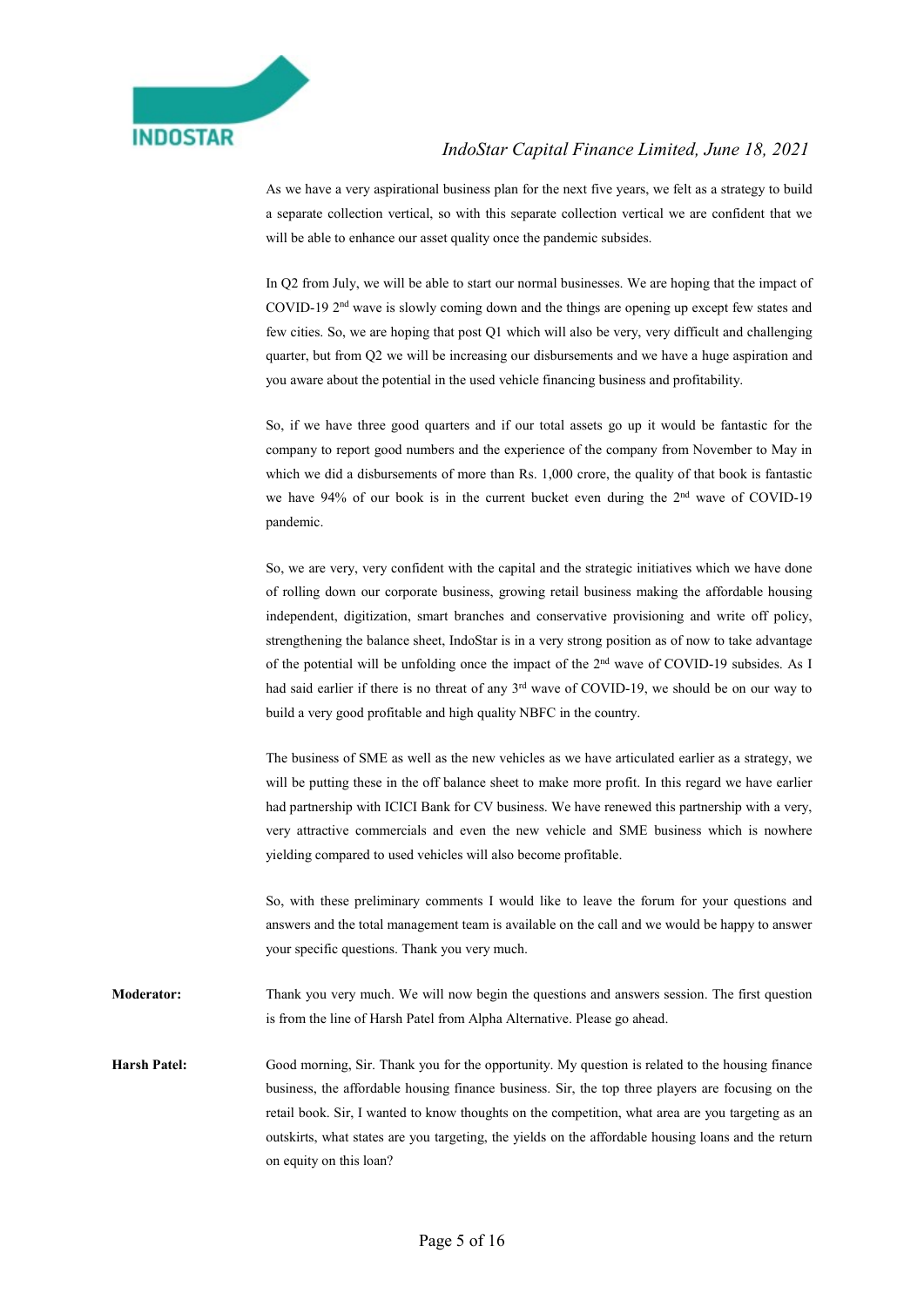

| R. Sridhar:         | We have built a Rs. $1,000$ crore, book in the last two and half year – three years, which, as I said<br>is of good profit and very good quality. So, encouraged by the kind of performance which had<br>been done by our team, so now the board is thinking of making it independent, capitalizing and<br>grow fast because of the opportunity. So, you know that the government has made it very clear<br>that they want housing for all. The tire-3, tier-4, tier-5, small cities, small towns there is lot of<br>opportunity for self-construction houses. So, we are focusing on not more than Rs.10 lakh ticket<br>size, mostly self-construction where our team feels that extraordinary potential is there with low<br>competition. With the kind of expansion which the CV business is going to make even though we<br>will be making a separate branch infrastructure for affordable housing because they are<br>independent companies but to start with it will exploit the presence of the CV business and then<br>move to its own independence. This is where we are going to focus where the profitability will<br>also be high and there is a huge potential for growth. |
|---------------------|-----------------------------------------------------------------------------------------------------------------------------------------------------------------------------------------------------------------------------------------------------------------------------------------------------------------------------------------------------------------------------------------------------------------------------------------------------------------------------------------------------------------------------------------------------------------------------------------------------------------------------------------------------------------------------------------------------------------------------------------------------------------------------------------------------------------------------------------------------------------------------------------------------------------------------------------------------------------------------------------------------------------------------------------------------------------------------------------------------------------------------------------------------------------------------------------|
| <b>Harsh Patel:</b> | Okay, what are the yields on these loans?                                                                                                                                                                                                                                                                                                                                                                                                                                                                                                                                                                                                                                                                                                                                                                                                                                                                                                                                                                                                                                                                                                                                               |
| R. Sridhar:         | Today we are getting a blended yield of around 14%. Yield is a component of supply and<br>demand as well as competition. Our team is slightly quality oriented, so I think we should be at<br>14% and with lower interest rate scenario we should have a comfortable net interest margin in<br>this business.                                                                                                                                                                                                                                                                                                                                                                                                                                                                                                                                                                                                                                                                                                                                                                                                                                                                           |
| <b>Harsh Patel:</b> | But Sir, do you see any competition from the top three players?                                                                                                                                                                                                                                                                                                                                                                                                                                                                                                                                                                                                                                                                                                                                                                                                                                                                                                                                                                                                                                                                                                                         |
| R. Sridhar:         | Competition will be there in every business, but potential is very high. For example, if you take<br>CV, there is Sundaram Finance, there is Cholamandalam and Sriram Transport. But still, we are<br>coming in we will also make a market and we will take market share. The sector is growing, the<br>segment has a potential so, and there is always space for newcomers. Even in affordable housing<br>finance we will gain market share from existing players as well as in the potential which is<br>unfolding in this space.                                                                                                                                                                                                                                                                                                                                                                                                                                                                                                                                                                                                                                                     |
| <b>Harsh Patel:</b> | So, can you share your thoughts on growth, if you are talking about the growth is there, so what<br>kind of growth?                                                                                                                                                                                                                                                                                                                                                                                                                                                                                                                                                                                                                                                                                                                                                                                                                                                                                                                                                                                                                                                                     |
| R. Sridhar:         | Base is low toady, so our growth percentage would be very high.                                                                                                                                                                                                                                                                                                                                                                                                                                                                                                                                                                                                                                                                                                                                                                                                                                                                                                                                                                                                                                                                                                                         |
| <b>Harsh Patel:</b> | For FY2022?                                                                                                                                                                                                                                                                                                                                                                                                                                                                                                                                                                                                                                                                                                                                                                                                                                                                                                                                                                                                                                                                                                                                                                             |
|                     | <b>Ramachandran Sridhar:</b> Yes, But this business is very granular. It is less than Rs.10 lakhs, it is not like a normal home<br>loan business - which even in Mumbai city where a house can be Rs.40 crore - Rs.50 crore,<br>which is not what we are catering to. So, there will be large number of loans but the AUM of<br>even the biggest company in the country would be Rs. 10,000 crore only. So, that is the way, but<br>it is a new business, it will take some more time for people to have bigger AUMs. We are Rs.<br>1,000 crore, if we go to more than Rs.5,000 crore in the next three - four years it will be fantastic.                                                                                                                                                                                                                                                                                                                                                                                                                                                                                                                                              |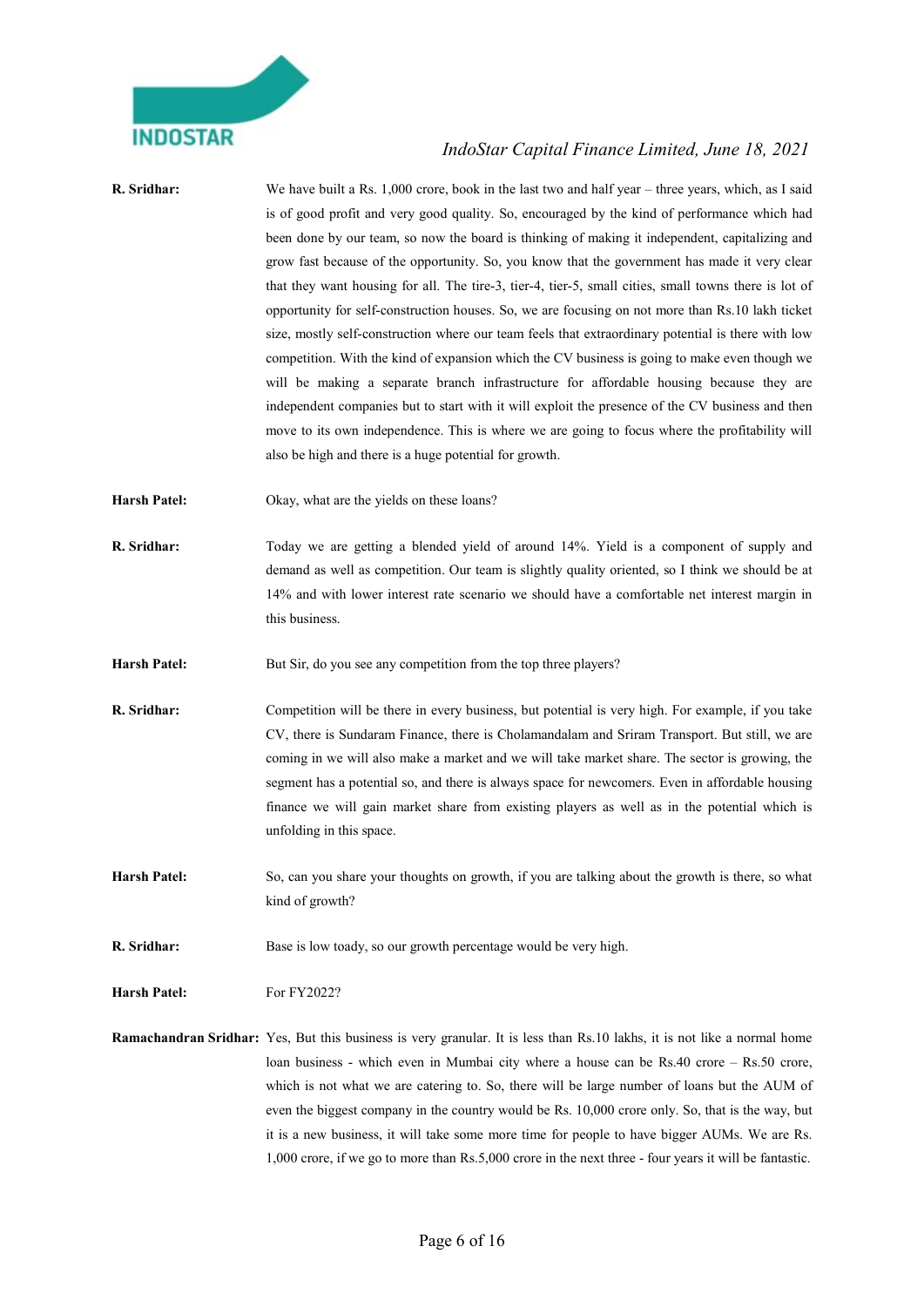

- Harsh Patel: My second question is you are talking about strengthening the CV business you are having about and some of the people who have, have joined from great companies in this space. What makes them join your company?
- R. Sridhar: Everyone is looking for an aspirational growth in their career. It is not that the companies they have worked is not good. Everyone is looking for an opportunity to grow in their career, so they all have come to create some value. Like Deep has been fantastic leader and there are many people who have followed him from that company and have joined us. So, he has created fantastic regional business heads in North and East region. He has been a leader and he is going to create fantastic value and similarly we have a very good resource Ravi Kumar who has worked 20 years in Cholamandalam in used vehicle financing business. He has joined us because Ravi Kumar wants to be a CEO of an NBFC in the next ten years, so that is what drives. It is not for money. They have an aspiration, for aspirational carrier growth people have come. So, they all feel that this is an institutionally owned and professionally managed company, and I am looked at as a promoter of this company by the new executives who are joining. So, they are all comfortable to come and work in this kind of an institution. We are all going to as a management team supported by the sponsors, create a very good NBFC with high growth, high profit and high quality which will create huge value for the stakeholders.
- Harsh Patel: Thank you. That is from my side. Thank you very much.
- Moderator: Thank you. The next question is from the line of Jainis Chheda from Dimensional Securities. Please go ahead.
- Jainis Chheda: Good morning, Sir. Sir, I had a question regarding the spread that you are making because in your presentation on the slide of consolidated profit and loss statement, the spread mentioned is 0.8%, so I just wanted clarity on the spread that the company is earning?
- R. Sridhar: Used CVs are 17% to 18%, so with the 35% capital we should be a large NIM business. New vehicles will be lower, SMEs will be lower, but these are all off balance sheet. So, our NIMs are going to be very high in the beginning and as and when the capital gets consumed it will come down. So, we are confident with the very benign interest regime and gaps in funding in the used vehicle segment. We should be comfortably at 8% net interest margin in this business.
- Jainis Chheda: 8% on steady state basis, right?
- R. Sridhar: Yes, that is what I believe.
- Jainis Chheda: What will be a cost of opex to AUM on a steady state basis?
- R. Sridhar: Operating expenses today is very high because AUM is the problem for us. In last three years one year we have been hit liquidity because of the IL&FS crisis after that one year we have been hit by the pandemic. So, even though we had capital we had everything we could not grow, and we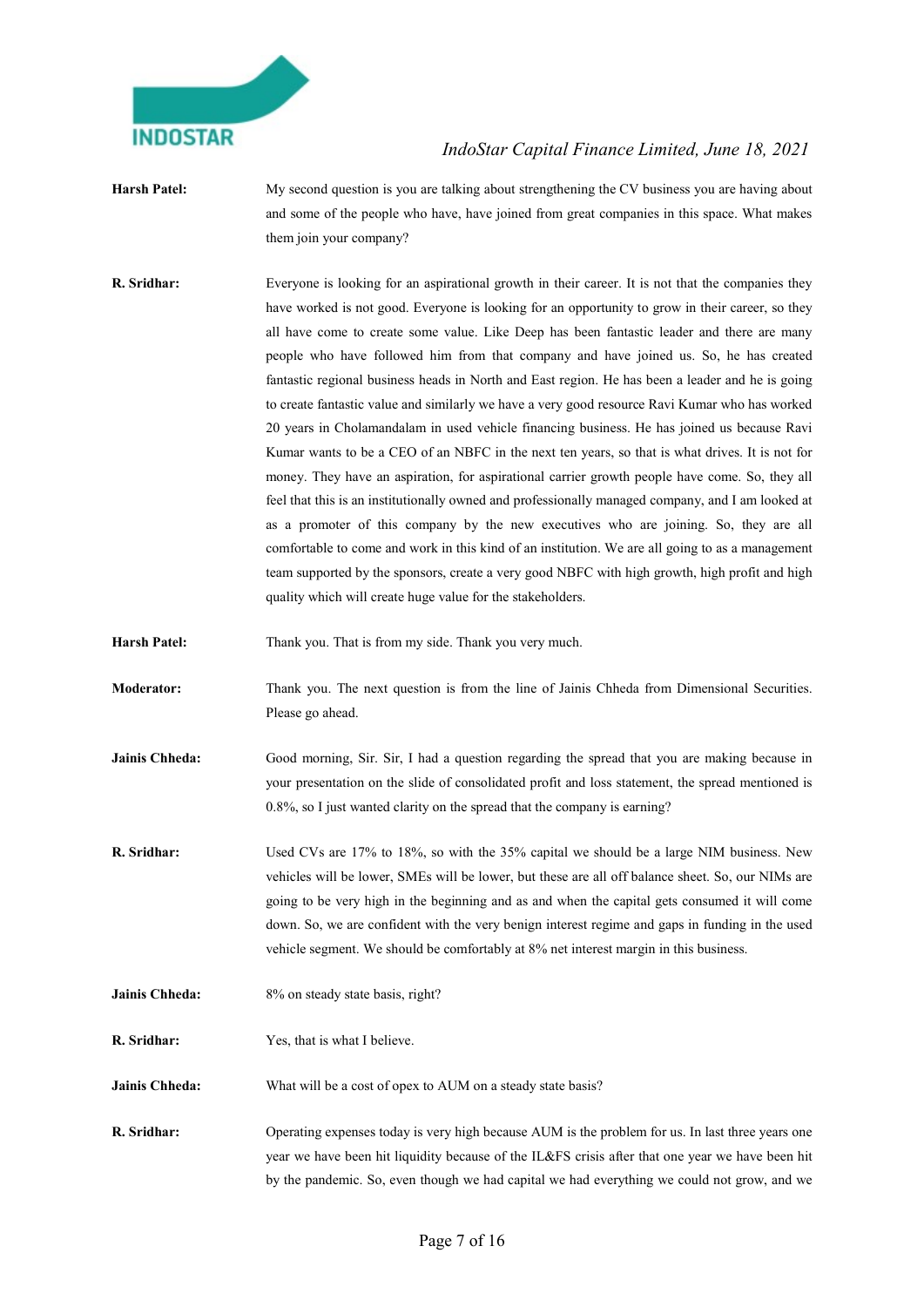

have also been reducing our corporate book gradually. So, if you look at in the last two years our assets under management have come down by more Rs. 3,000 crore. So, that is why our ratios are looking little bit skewed but if you will look at our March 2022 where we are confident of adding another Rs. 3,000 crore – Rs. 4,000 crore of book, the ratios will look fantastic.

- Jainis Chheda: So, steady state basis what is the opex AUM that you are factoring in on our normal businesses?
- R. Sridhar: In a retail business the best company is there at 25% and some companies will be at 30%, so we should be slowly bringing it down in the next three year to five years below 30%.
- Jainis Chheda: With regards to your AUM growth what is your ambition to reach like say by 2025?
- R. Sridhar: This is a question I have addressed in Sriram Transport also. When the people are asking me when we were Rs. 5,000 crore, I was hesitant to tell a big number, so I said that we will grow three times – four times, 15–20, but I ended up with Rs. 50,000 crore, I am talking about in the earlier company. So, today I am not putting any number, but the potential is so large in both the businesses, we should be growing very fast, and all our problems are behind us. We should be aiming for a large growth of at least seven times to eight times in the next five years from the current base.
- Jainis Chheda: Okay, and one last question on the shareholding front, any plans to bring down the promoter holding to below 75%?
- R. Sridhar: That is a regulatory requirement which the shareholders are working and that will happen. But what they are going to do is what we are still not aware of.
- Jainis Chheda: Thank you so much.
- Moderator: Thank you. The next question is from the line of Kunal Khudania from Mirae Asset. Please go ahead.

Kunal Khudania: Good morning, Sir. Sir, my question is specifically on the CV book like the credit costs have been pretty much high, so is most of the pain coming from the book which you have acquired or how that book is specifically behaving as such?

R. Sridhar: You are right. CV had multiple challenges. One is it is an asset which is cyclical and also directly linked to the economy. We had a very sluggish GDP growth, we had a very sluggish industrial production and on top of it the down cycle of CV, sluggish new vehicle sales, sentiment down, fuel prices are up, you can put any number of challenges which the industry has faced apart from the pandemic. So, the acquired book had fleet owners, buses, and heavy commercial vehicles higher component. So, these are all some of the assets including the tippers which are infra related, mining related have been facing the brunt. So, that is where our challenge is and we are addressing it, today there is moratorium, restructuring and we can do multiple things, but we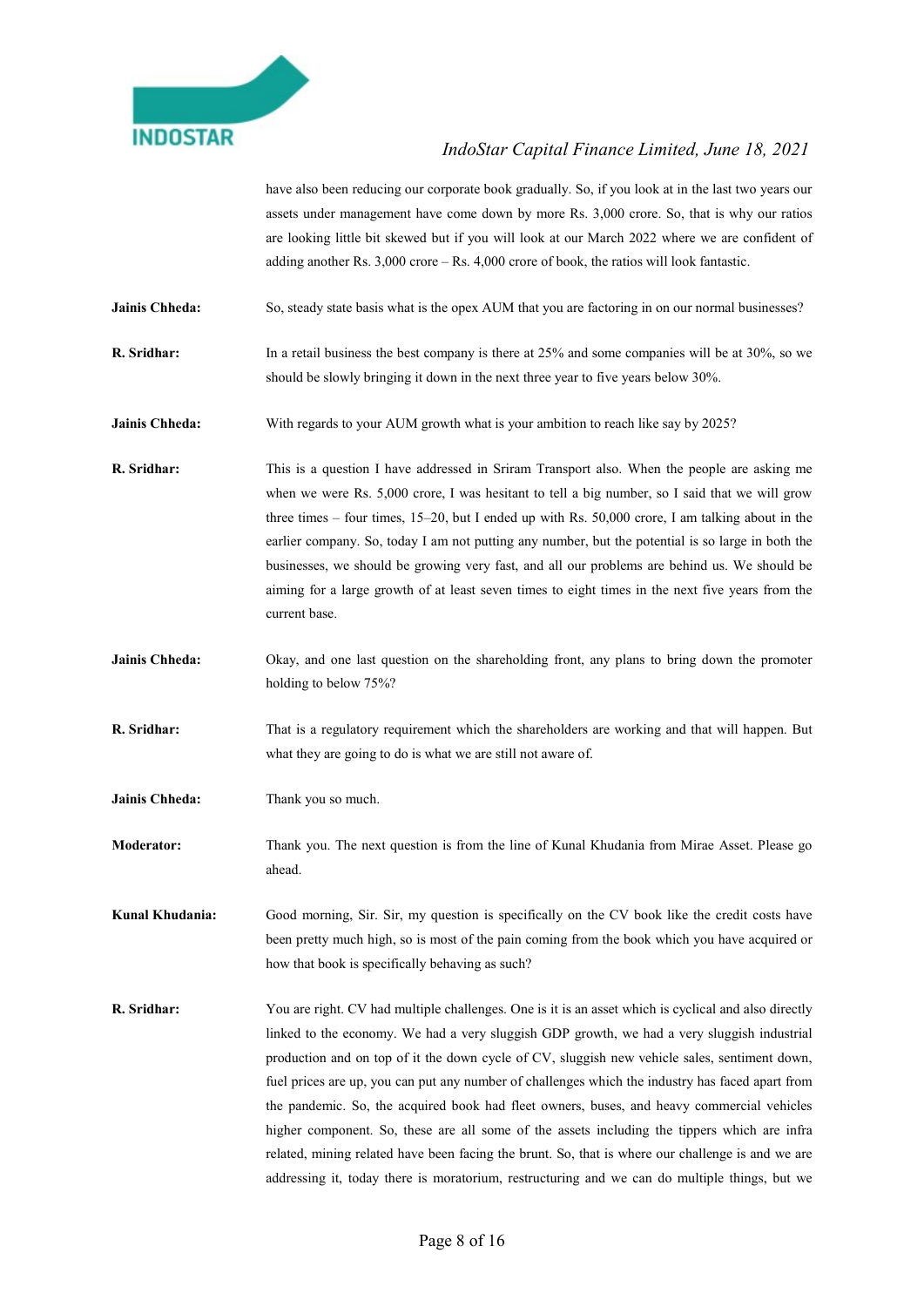

have kept it under control. Our collection performance has been fantastic. But, as I had earlier said, roll forwards have been there and there is a pressure on NPL and we have been able to keep it under control. I am confident after Q1 when things subside, we should be able to bring back many things and roll backwards stage 3 to stage 2, stage 2 to stage 1, is all in the planning phase, that is why we are strengthening the collection vertical and the other one is the new book which we are adding is of exceptional quality. So, when the denominator goes up by another Rs. 3,000 crore – Rs. 4,000 crore in the next two three quarters with exceptional quality the whole number will look different.

- Kunal Khudania: So, Sir out of this Rs.297 crore odd how much will be the write off about and how much will be the provision?
- Amol Joshi: Of the Rs.290 crore that you see in the balance sheet, we are carrying a provision of Rs.168 crore against the Rs.290 crore of stage 3 assets that we have. We have increased the provision cover across all our assets considering the people that had taken moratorium earlier plus this second wave hitting us. So, I think from a provision coverage ratio we are comfortably placed against the stage 3 cover that we are carrying.
- Kunal Khudania: If I could just ask the last question, if you could comment on the stage 2 numbers across the segments?
- Anmol Joshi: So, stage 2 nothing much has changed between December and March, we are around 24% -24.5% of the stage 2 versus the overall book. This clearly includes the restructured part of our portfolio, which by default they have been conservative in terms of provisioning and classifying any restructuring at stage 2 so hence that increased number is visible.
- Kunal Khudania: If I heard right in case, we do not have any 3<sup>rd</sup> wave of COVID-19 there won't be any requirement of or any further sharp increase in the provision or the credit cost, is that right?
- Anmol Joshi: You are right.
- Kunal Khudania: Okay, great. Thank you.
- Moderator: Thank you. The next question is from the line of Deepak Poddar from Sapphire Capital. Please go ahead.
- Deepak Poddar: Thank you very much for the opportunity. Just wanted to understand on the credit cost now you mentioned that if there is no 3rd wave, no sharp increase in the provisioning requirement. So, do we expect that this year our credit cost should normalize what we have been doing maybe at pre-COVID levels?
- R. Sridhar: As we have told you that we have been conservative in making some technical write off as well as in provisioning. So, we are carrying extra management overlay considering the environment.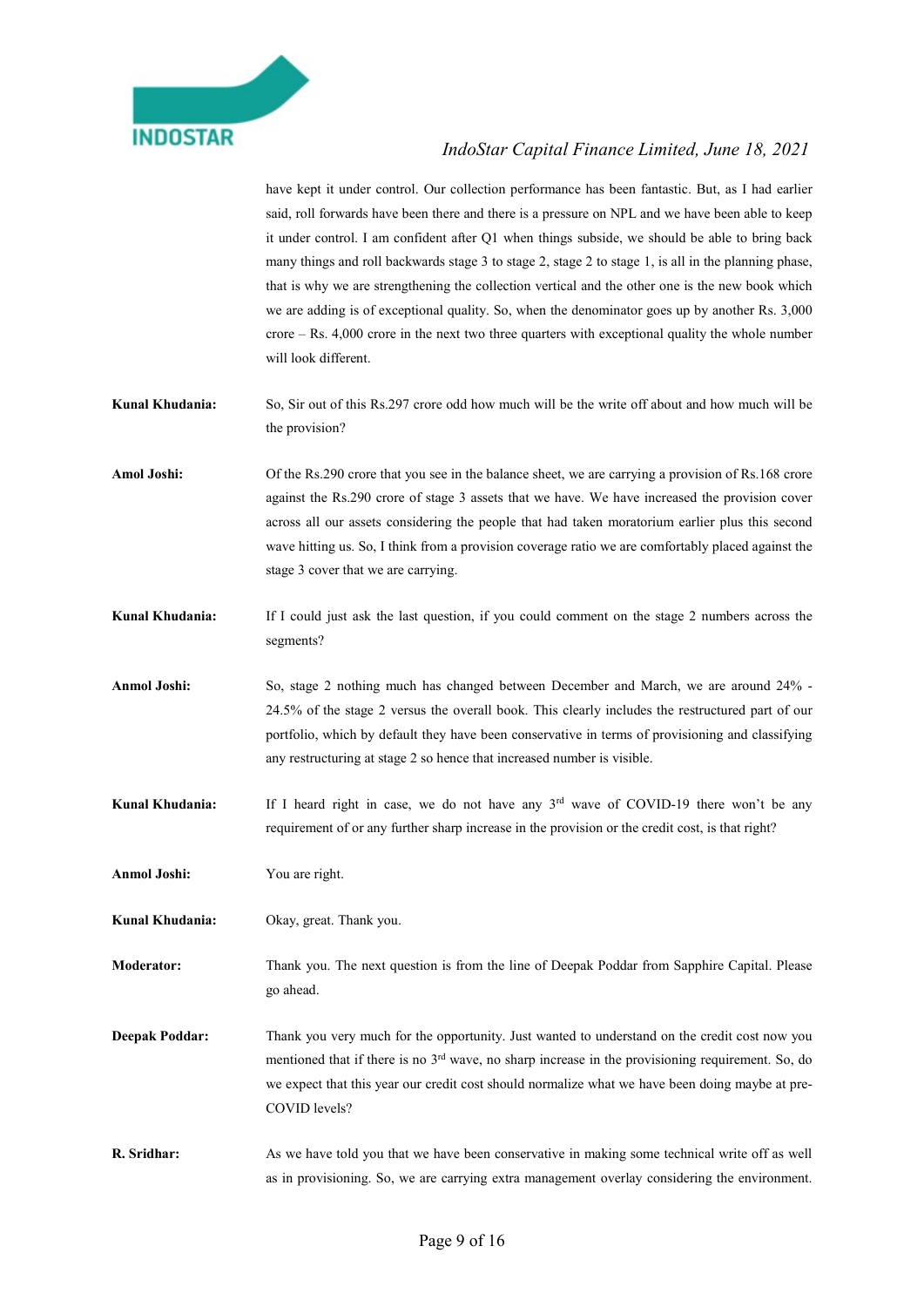

Q1 is a challenging period so, after Q1 if the situation normalizes, things become normal and there is no COVID  $3<sup>rd</sup>$  wave which again becomes a lockdown scenario I think the provision coverage is enough for us. There will be no new provisions required, except to the extent that the new book created again you will have make some provision beyond that I do not think there will be any fresh credit cost requirement of the existing portfolio.

Deepak Poddar: Okay, understood. Thank you.

Moderator: Thank you. The next question is from the line of Abhijit Tibrewal from Motilal Oswal. Please go ahead.

Abhijit Tibrewal: Thank you for taking my questions. At least my view is that unless there is a sharp deterioration in the COVID situation of the country we should see a strong rebound in the economy in the remaining nine months of the current fiscal year and in the next fiscal year as well. I think which is why I feel that my question is more strategic and slightly longer term in nature. This COVID related disruptions aside where you do aspirationally see IndoStar over let us say a three year to five-year horizon, I understand that you did not want to put out any guidance on where we on the AUM side would, but other than these three retails product segments do you plan to enter any new product segments. What is the steady state, let us say NIMs or credit cost set to aspire for and what kind of steady state return ratios like ROA or ROE could this translate into?

R. Sridhar: We have articulated our aspiration to be in the CV financing business in the parent company which we are going to grow big. So, we are also expanding geography, products definitely in that business. Apart from our focus on used CVs, the new CVs we will be doing in partnership with the ICICI Bank. We are also bringing in passenger commercial vehicles plus construction equipment's, then we are going to look at farm equipments like tractor. So, we are adding three more products to this plus there could be many more which will be commercially used assets which we will bring in. In this the potential is so large, you have NBFCs which are largest in the country in this space. So, with the scrappage policy coming in, if it wasn't for the pandemic, it would have already been implemented, but I am confident that once the pandemic subsides this will be implemented by the government. There is going to be a huge replacement demand which is going to come, so there is a big opportunity for growing this used vehicle financing business where there are very few players, so the interest rates are quite attractive and that is where our aspiration is there. I cannot put any number to where we would go from here because the potential is Rs. 1,00,000 crore to Rs. 1,25,000 crore, only because of the replacement demand arising out of scrappage policy plus the normal demand of application change, ownership change which have been happening on a day-to-day basis. So, the potential is in lakhs of crores, so even if we take 20% - 30% of this over the next five years there is enormous opportunity that we have in this business to grow apart from that agriculture, your infrastructure where construction equipment and movement of people where buses or other commercial vehicles, passengers is there, so that is one area we are going to do. Independent company, affordable housing will grow that book similarly, but will not be as big as the commercial vehicle and the SME as well as the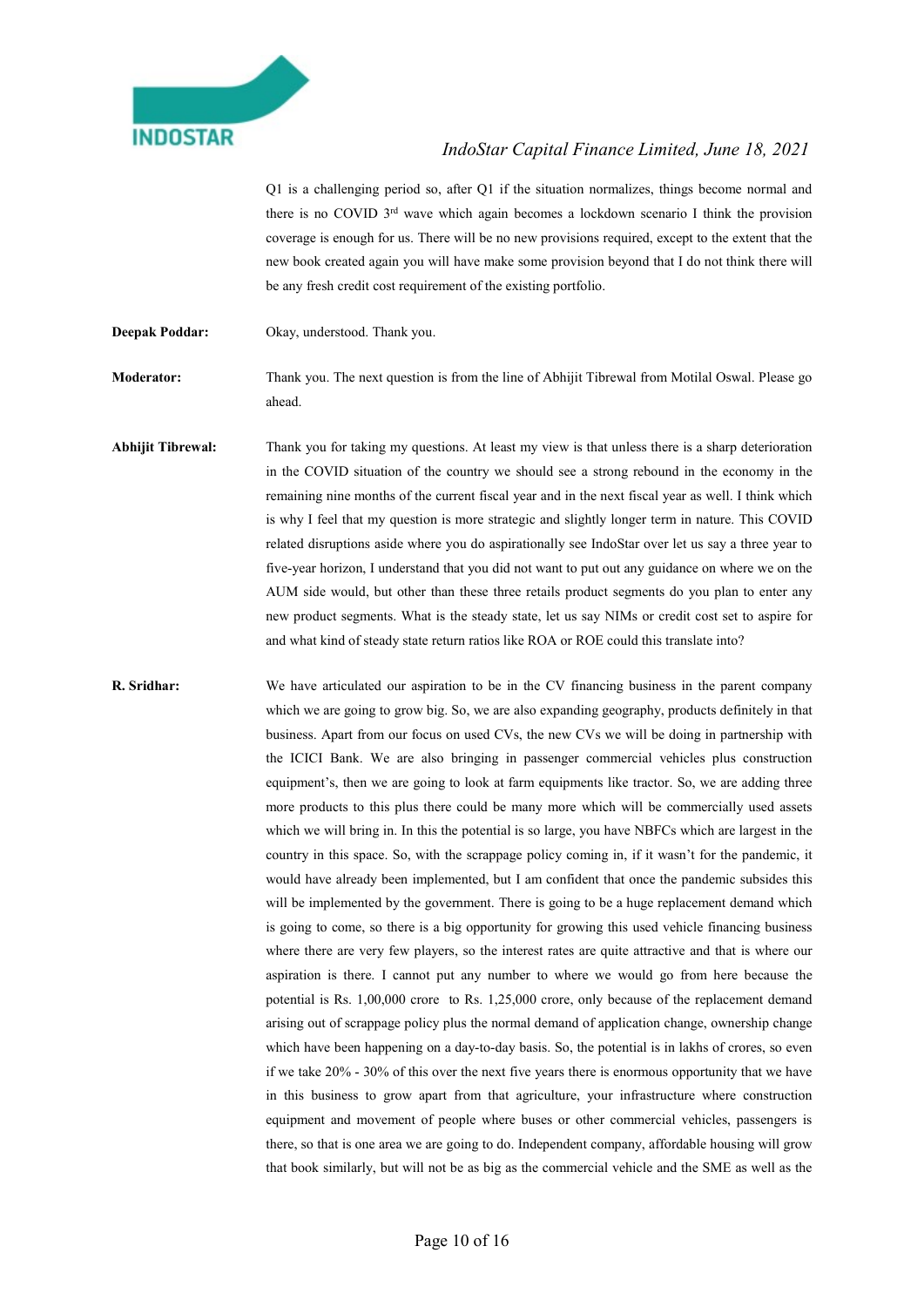

new vehicles we will do off balance sheet. So, in terms of return ratios we would like to be north of 3% and would like to leverage around five times which is a 20% capital adequacy and with off balance sheet strategy we can do another one time, one and half times leverage. So, if we can achieve 3% ROE over a period, we can be in the band of 15% - 20% in terms of return on equity, that is our aspiration.

- Abhijit Tibrewal: That is very helpful and now that we have navigated the IL&FS crisis and the economic or the CV down cycle that you saw just prior to COVID and even in the current COVID mayhem I am sure that there have been some learning's for all of us. How do you plan to further improve your collections framework in which of your let us say three retails product segments, do you feel there is a need to tighten the underwriting and what plans are there to do that?
- Deep Jaggi: Good morning. There are going to be two-way approach. What we have done is we have changed our product mix primarily, generally with the down cycle what happens is, there is a major impact which comes on the heavy commercial new, so we have cut down our exposure in the heavy commercial new. As mentioned by Mr. Sridhar, we will be expanding our product basket, we will be going towards the high yield products which are used cars, used tractors then light commercial vehicles along with the used heavy commercial vehicles. So, there has to be a strategic shift which we have planned and accordingly we have made changes in our credit underwriting policies which is in line to increase our focus into these particular segments that is our approach. I hope I can answer your question?
- Abhijit Tibrewal: Yes, Sir and the last question that I had was, you talked about some of the digital initiatives that you are taking, and you are also working with KPMG there, if you can elaborate some of these digital initiatives that you are taking to further strengthen your collections infrastructure?
- Jaya Janardanan: Thank you. So, when we speak about the KPMG partnership, they are actually helping us to digitize the entire origination piece from the customer to the disbursements. So, the entire piece then flows from a manual process to a digital flow, and this is being done both for the affordable housing as well as for the CV business. So, the project is underway, and we go live on the housing piece in the month of August, and we go live on the CV business in the month of November. So, it reduces our turnaround time drastically from the current time taken. Two days is what we are looking at in both the spheres and that overall will help us to enable the increase in the numbers that we are looking at. Thank you. I hope that clears the question?
- Abhijit Tibrewal: Yes. Thank you very much and wish the very best for the coming fiscal year. Thank you.
- Moderator: Thank you. The next question is from the line of Amol Patil from IDFC First Bank. Please go ahead.
- Amol Patil: My first question is April and May collection efficiency is quite high. I can see it at 140%-120% despite second round of lockdown. So, I would like to know how this is achieved, what was the strategy which was adopted by the company?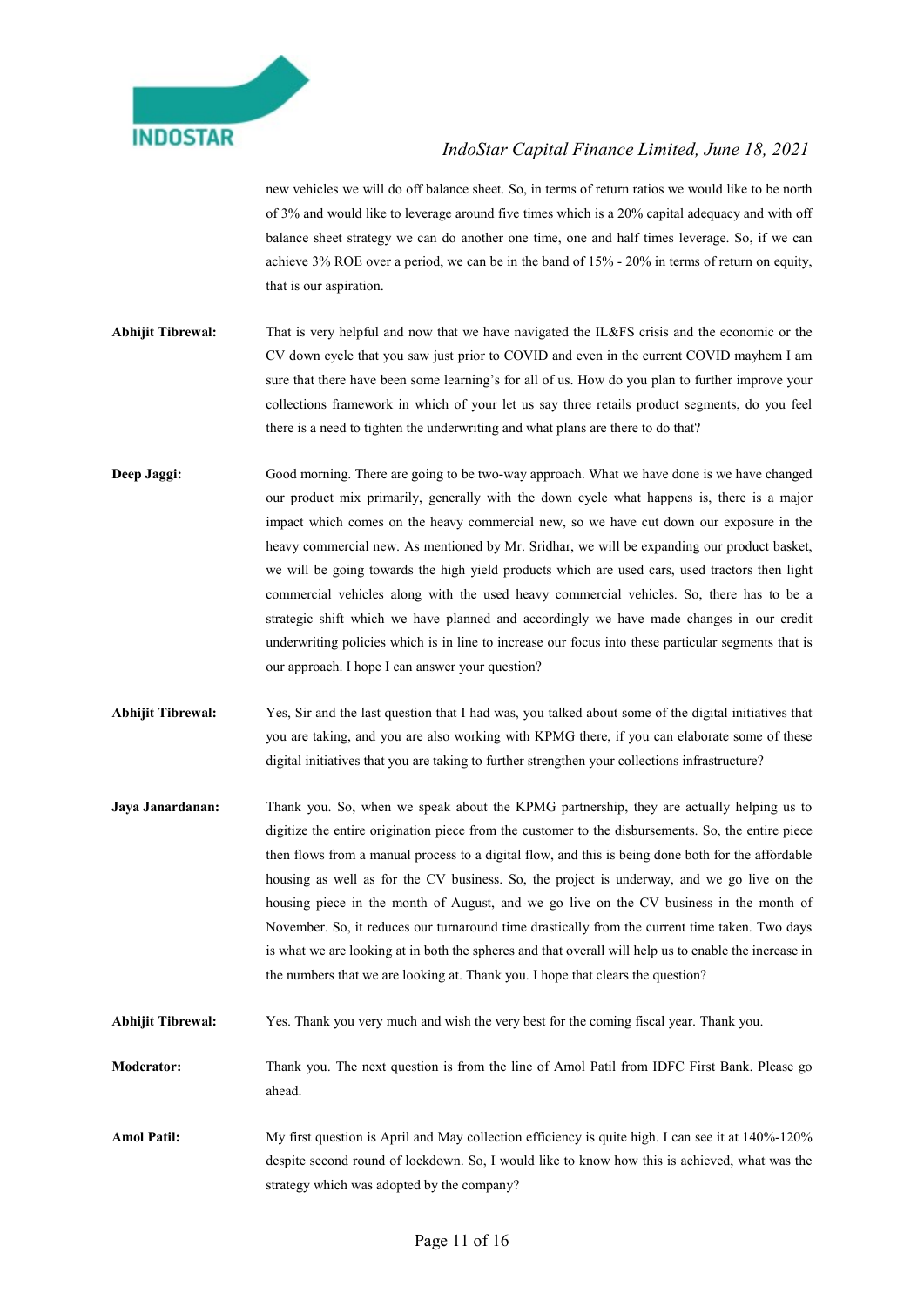

- **R. Sridhar:** When the going gets tough the tough get going, Amol, so we have learnt from the  $1<sup>st</sup>$  wave of COVID-19 is different from the 2nd wave. This is not a billing-to-billing collection. It is billing to total collection. So, this consists of even overdues and all that which has been collected. That is why it is showing more than 100%.
- Amol Patil: Yes, but industry standard is below 100% that is the reason I asked this question?
- R. Sridhar: Ours is also below 100% if you look at billing-to-billing collections, it will be 80% 85%. So, how others have reported, what they reported I do not know, but this is total collection and billing-to-billing will be definitely below 90%.
- Amol Patil: Okay, and I see high cash and cash equivalents maintained by the company, so what is the optimum size that you are looking forward for FY2022 on can and cash equivalent side?
- Amol Joshi: Amol, thank you for the question. We internally clearly have benchmark which we maintain 15% of networth will always be carried in cash and highly liquid instrument, for this particular purpose considering we have an AA minus we are in constant touch with our trading agencies and get inputs from as to what makes them comfortable, and we are all aware that we are very aspirational for our growth, and we want to eventually look at a credit rating upgrade. So, with that background we work with them very closely to ensure that we have adequately liquidated all point of time. So, eventually this will settle in, in a range of around Rs. 1,100 crore to Rs. 1,200 crore over a period.
- Amol Patil: Great. One more question, CV business is still not breakeven, so what is the AUM size if other things being equal, we can say that CV business will breakeven?
- R. Sridhar: The break even today what you see is because of the credit cost. Normally, if you see the breakeven in the earlier scenario where the branch cost was higher, it took about 18 months for us to breakeven a new branch. But now after Deep Jaggi, has come he has brought in a new concept of smart branch and along with the digitization initiative we are going to bring small size, very low-cost branches – with digitization it is possible and we will bring down the breakeven from 18 months to, 8 - 9 months. So, that helps us in increasing the penetration and building the branch infrastructure quickly. Today our business shows a loss because of the provisions which we have taken.
- Amol Patil: There is some disbursement in O3 FY2021 for corporate loans. Can you give some explanation on this?
- Amol Joshi: Amol, as you are aware that while we are winding down the book there are certain sanction limits which are still undisbursed and we want to support our customers because we stand by the credit decisions we have taken earlier, so it will be only those tickle down effect where we are disbursing only towards committed line.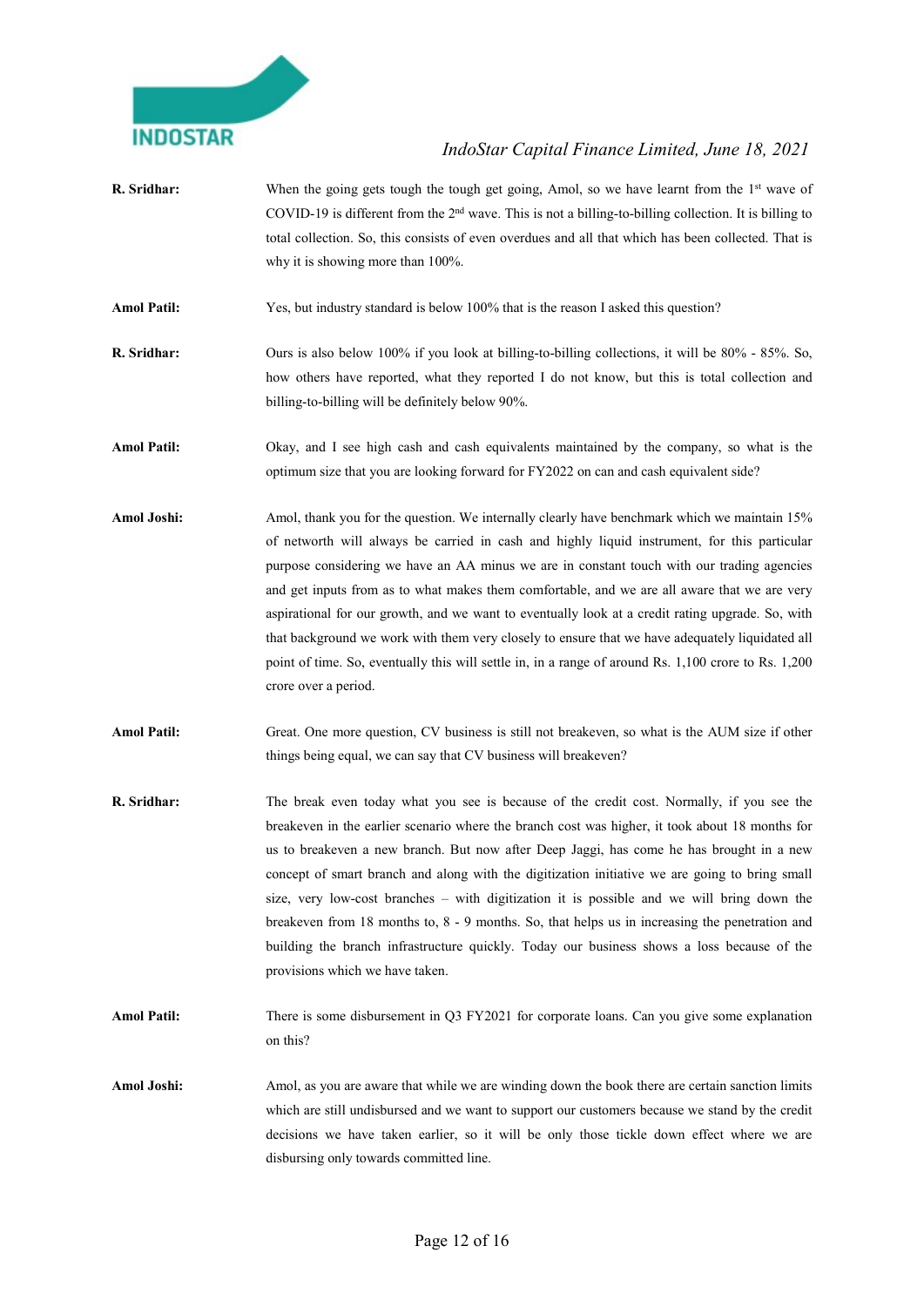

| <b>Amol Patil:</b> | NIMs are falling. I mean Q4 NIMs have come down although I see that for companies like<br>IndoStar the borrowing rates have gone down substantially so, any explanation on that?                                                                                                                                                                                                                                                                                                                                                                                                                                                                                                                                                                                                                                                                                                                              |
|--------------------|---------------------------------------------------------------------------------------------------------------------------------------------------------------------------------------------------------------------------------------------------------------------------------------------------------------------------------------------------------------------------------------------------------------------------------------------------------------------------------------------------------------------------------------------------------------------------------------------------------------------------------------------------------------------------------------------------------------------------------------------------------------------------------------------------------------------------------------------------------------------------------------------------------------|
| Amol Joshi:        | Typically Q4 which is where full year audit takes place also leads to certain adjustments and<br>some of the interest reversals which we had taken are in Q4. So, you will find that the overall<br>EBIT on loans itself versus Q3 you will find out, so that is more of an accounting. All the new<br>book that we are building are according to yields as per the product which are not compromised<br>at all.                                                                                                                                                                                                                                                                                                                                                                                                                                                                                              |
| <b>Amol Patil:</b> | So, any reductions on the interest rates on product side overall?                                                                                                                                                                                                                                                                                                                                                                                                                                                                                                                                                                                                                                                                                                                                                                                                                                             |
| Amol Joshi:        | No, and Sridhar will elaborate the new book that we are building there is a specific yield target as<br>well because it is going to be highly focused, used CV book that we are building which has far<br>higher yields than the other pieces of CV business.                                                                                                                                                                                                                                                                                                                                                                                                                                                                                                                                                                                                                                                 |
| <b>Amol Patil:</b> | Okay, last question, asset quality had improved in Q2, Q3 last year and then we had another<br>round of lockdown. So, do we expect similar kind of bounce back in next two quarters coming?                                                                                                                                                                                                                                                                                                                                                                                                                                                                                                                                                                                                                                                                                                                   |
| R. Sridhar:        | Definitely, Q1 is a challenge but we would like to maintain, we are putting lot of effort to<br>maintain at March level and then in Q2, Q3 and Q4 we will make lot of effort, if the environment<br>is conducive, we should be rolling backwards from stage 3 to stage 2, stage 2 to stage 1, a<br>significant portion of our portfolio.                                                                                                                                                                                                                                                                                                                                                                                                                                                                                                                                                                      |
| <b>Amol Patil:</b> | Thanks a lot, gentlemen. That is what my questions were.                                                                                                                                                                                                                                                                                                                                                                                                                                                                                                                                                                                                                                                                                                                                                                                                                                                      |
| <b>Moderator:</b>  | Thank you. The next question is from the line of Dipanjan Ghosh from Kotak Securities. Please<br>go ahead.                                                                                                                                                                                                                                                                                                                                                                                                                                                                                                                                                                                                                                                                                                                                                                                                    |
| Dipanjan Ghosh:    | Good morning, Sir. So, three questions from side, one is could you provide the number for write<br>offs during the quarter and annual? The second will be what is the type of overall provision that<br>you are holding on the book including stage 1, stage 2, stage 3 and the third is if you can shade<br>some colour on the type of accounts or products you have restructured in the vehicle and SME,<br>please?                                                                                                                                                                                                                                                                                                                                                                                                                                                                                         |
| Amol Joshi:        | Dipanjan, thank you for those questions. In terms of write offs you are aware that we are working<br>very actively to ensure that the corporate book's sell down and exit happens peacefully. In that<br>respect we had done a particular deal where we have marked down one asset to buy Rs.58 crore<br>which is what you see in Q4 plus we had done certain technical write offs in the retail book as<br>well, predominantly CV. So, that Rs.76 crore that you see is the CV write off plus around Rs.62<br>crore in the corporate book of which a part is towards that NPA that we have dissolved in Q4.<br>You will find that we will have zero NPA in the corporate book going forward, so those are the<br>write offs we have done. To answer your question on the provisions that we hold, we have<br>ensured that we have sort of a buffer built for any other eventualities especially in the COVID |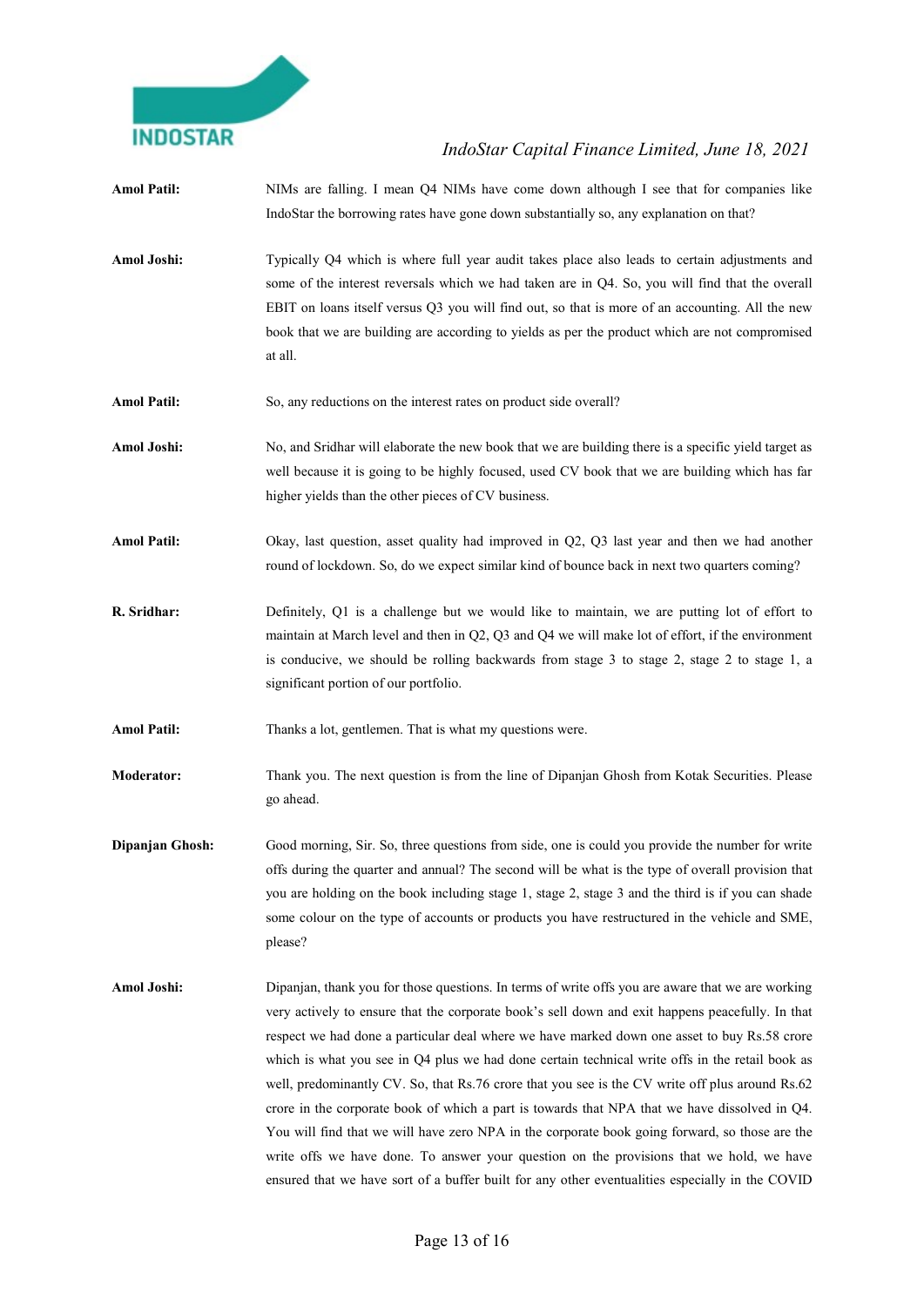

wave 2 and that is what Sridhar alluded to that Q1 is still a challenge and any upcoming COVID  $3<sup>rd</sup>$  wave if it comes at all. So, overall provision we carry is Rs. 800 crore against the book of Rs. 8,000 crore that is a very healthy 10% percentage that we are carrying. We are carrying Rs. 186 crore against the stage 3 NPA that is a PCR of 54% only, so the balance provision that you see is against the stage 1, stage 2 book.

- Dipanjan Ghosh: Sure, and the last question on the type of accounts or products that you have restructured in the vehicle finance and the SME book?
- Amol Joshi: Yes. So, you will see that the restructuring in the CV, SME and very negligible portion in the affordable home finance business. So, within CV and SME restructuring, the RBI guidelines are very clear as to what kind of customers qualify. They are to be standard at a certain date and then only we can take them up for restructuring. So, we have worked closely with our customers, and we give them various options which suit that particular customers, those options for restructuring ensures that there is not sacrifice that we must do in terms of the IRR that we eventually get from the customers. We might give them a holiday for a certain period to ensure that the business bounces back, we can give them a stepped up EMIs saying that after eight months it will go back to normal, or we even look at interest rate reduction for a short period of time. So, we ensure that the idea of restructuring is to allow the customer to bounce back, and we will want to grow as this business grows with them. So, that is the kind of restructuring that we undertake.
- Dipanjan Ghosh: Thanks for the explanation. I think I was more asking from the point of view the type of let us say within the vehicle finance, will it be more in the hospitality sector, or the CVs, or it may be some other like cars, some other vehicle class. So, in a more from the asset class I was asking, is that possible?
- Amol Joshi: Yes, Dipanjan I will give more in a different way. So, you are right, within the CV business the most affected has been the customers who have been part of the tourism industry or having heavy commercial vehicles who will run longer routes across India. So, those two have clearly been impacted we have supported them. We have certain segments which are passenger cars or school buses a small portion, but that segment too needed some support.
- **Dipanjan Ghosh:** Sure, thanks a lot for the answers.
- Moderator: Thank you. The next question is from the line of Jainis Chheda from Dimensional Securities. Please go ahead.

**Jainis Chheda:** What is the PAR  $30 - 60 - 90$  books on segmental basis and on the overall book basis?

Amol Joshi: Jainis, we have around stage 2 of around 25%, our GNPA as you have seen is only 4.4, so the balance is the stage 1 book. Within that CV is a bit higher of around 32% of stage 2 and then stage 3 is around 8% as we have given in the investor's deck as well, the balance is stage 1. SME we do not see major concern in terms of the staging. Just to highlight again, stage 2 includes any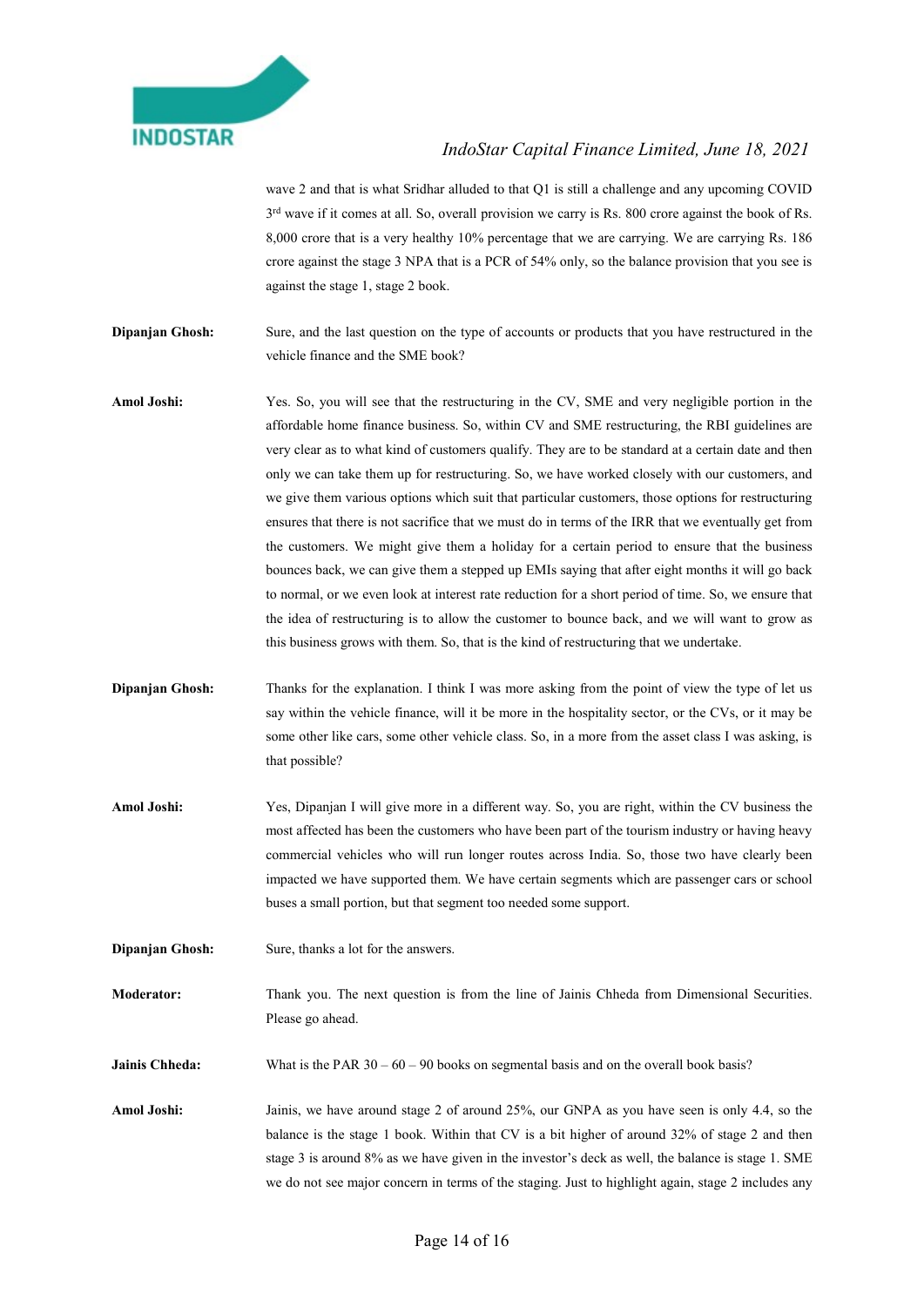

restructured book that we do because even if we restructure a stage 1 asset just to ensure that the customers' requirements are met, we by default carry a higher provision and move that asset to stage 2 for better monitoring.

- **Jainis Chheda:** On the overall book basis what will be the breakup like 32% is CV stage 2, right?
- Amol Joshi: Yes, on an overall portfolio that we carry 24.5% is stage 2, 4.4% is stage 3.

Jainis Chheda: Thank you so much.

Moderator: Thank you. The next question is from the line of Rikesh Parikh from Barclays. Please go ahead.

- Rikesh Parikh: Thanks for the opportunity. Sir, can you throw some light on the kind of credit cost we have taken in the CV finance business, whether it was from our acquired book, or we have taken as a major overall of the book and taken a provision?
- R. Sridhar: The credit cost is coming from both the books, but it is slightly higher in acquired book because of the composition of the customer and the composition of the vehicles, which is going through a stress in this environment so, there is a provision in our organic book also. So, it is a combination of both.
- Rikesh Parikh: The second question is Sir going forward how we should be looking at it? assuming that Q1 will be challenging as such we understand, but in terms of credit cost where we can we be guiding as such going forward in overall book and CV finance specific?
- **R. Sridhar:** If you look at our asset growth, as I mentioned if there is no  $3<sup>rd</sup>$  wave and second wave subsides things become normal, In the three quarters if we can put together Rs. 3,000 crore of AUM without any further credit cost, then we should be doing very well in this year, because the ratios will look different, there is no extra cost, we should be making profit. So, every number including your ROA, ROE, your cost to income, GNPL, will look good.

Rikesh Parikh: Yes, just broadly can you tell us what could be the cost we can look at as such on a normal scenario basis?

R. Sridhar: As Amol said at 4.5% that will come down if we increase the denominator. In percentage it will come down, but as an ad hoc provision in P&L. For a new incremental book which I am building I have to definitely make provision, it will also be in stage 1 and stage 2, so that I must make. Apart from that if there is no stage 3 in the new book overall stage 3 book GNPA optically will come down because the denominator is going up and because the new assets have been put, cost to income will come down, profitability will go up because I am adding income, I am adding assets without any further cost with digitization and smart branches the cost coming down our unit economics should look very good.